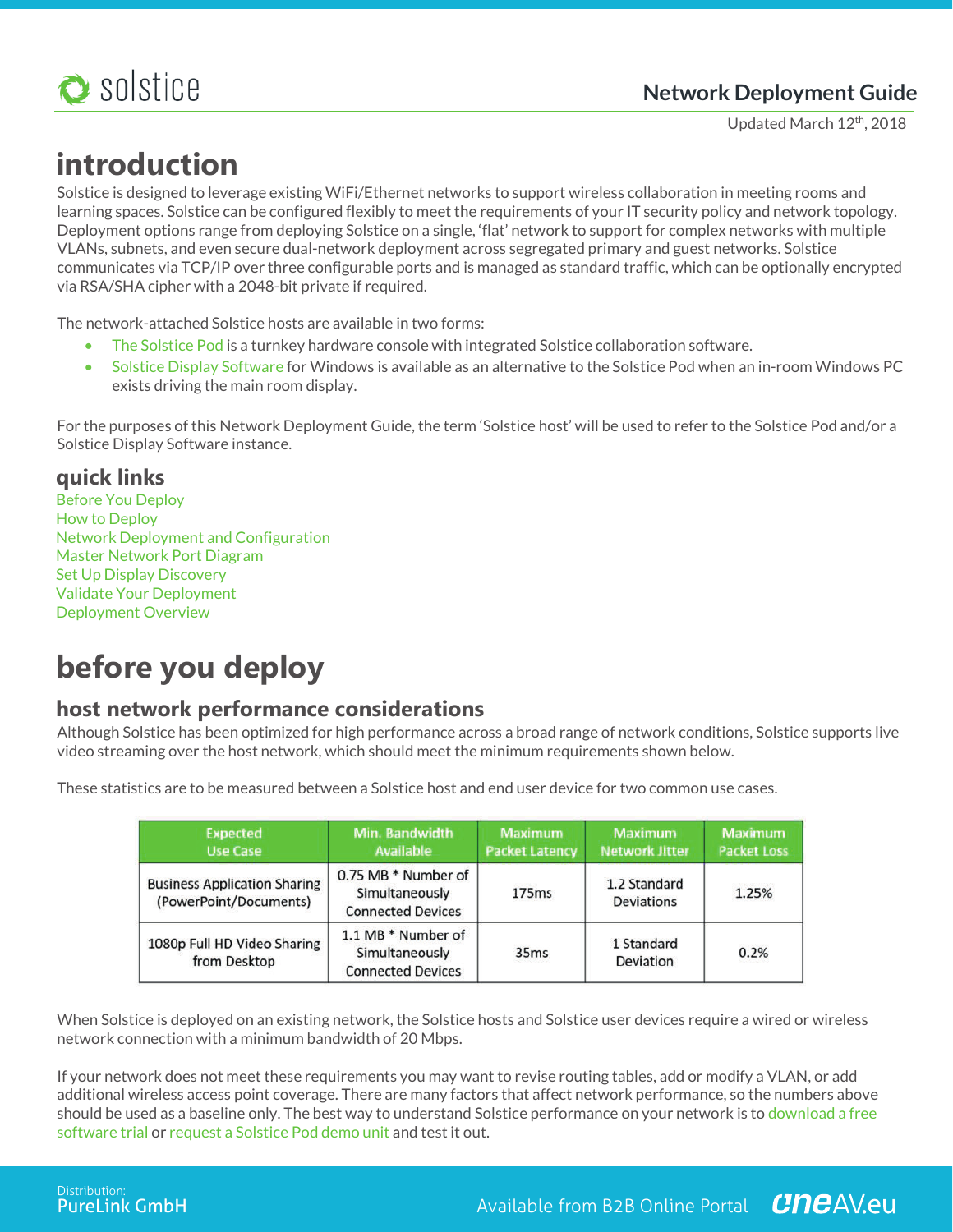## **solstice security considerations**

Solstice has been deployed by some of the top financial institutions and government agencies in the world and is designed from the ground up to be inherently secure. For security-sensitive organizations/environments, we recommend you review our Baseline Security Standard before beginning your deployment.

Back to Top

## **how to deploy**

In order to allow collaborators to wirelessly connect and share content to the meeting-room display, the Solstice host must be attached the WiFi/Ethernet network in the room via standard network interface cards (NICs). The Solstice Pod hardware console includes both wireless and Ethernet NICs that are enabled/configured independently, using separate routing tables, providing a range of network deployment options. Solstice Display Software instances inherit the network connectivity/access of the Windows PC on which the software is installed.

Beyond selecting a network deployment mode, there are other setup, configuration, and customization steps that should be completed to ensure a successful deployment. For more information about the deployment steps and options, please refer to the following section in this guide.

## **steps to deploy solstice**

**Windows Hosts Only:**

- **Load Software.** Solstice Display Software for Windows will need to be downloaded and installed on Windows host PC(s) that meet the following requirements:
	- Windows 7, 8, or 10 operating system.
	- Intel i5 processor (or better).
	- DirectX 11 graphics (or better). Here's how to check your DirectX version.
- Create firewall exceptions as need to allow Solstice traffic. Refer to the Master Ports Diagram.

#### **Physical Setup:**

- Connect the Solstice host to power and the display in the room.
- Attach the Solstice host to the WiFi/Ethernet network(s)that participants will use to connect to the Solstice display. Use the host's configuration panel or the Solstice Dashboard (requires Enterprise Edition hosts) to configure network settings.

#### **Configure:**

Configure Solstice's networking settings and customization options according to your IT policy, network topology, and use case requirements. Some important configuration options include:

- Name your Solstice displays.
- Open the required network ports.
- Enable iOS mirroring via AirPlay if desired.
- Enable network encryption if desired.

#### **Set Up Discovery:**

To allows users to see Solstice displays on the network available for connection, Solstice discovery must be enabled.

#### **Validate the Deployment:**

Once all other steps are complete, we suggest you test end-user capabilities in order to verify the deployment configuration is successful.

Back to Top

## **network deployment and configuration**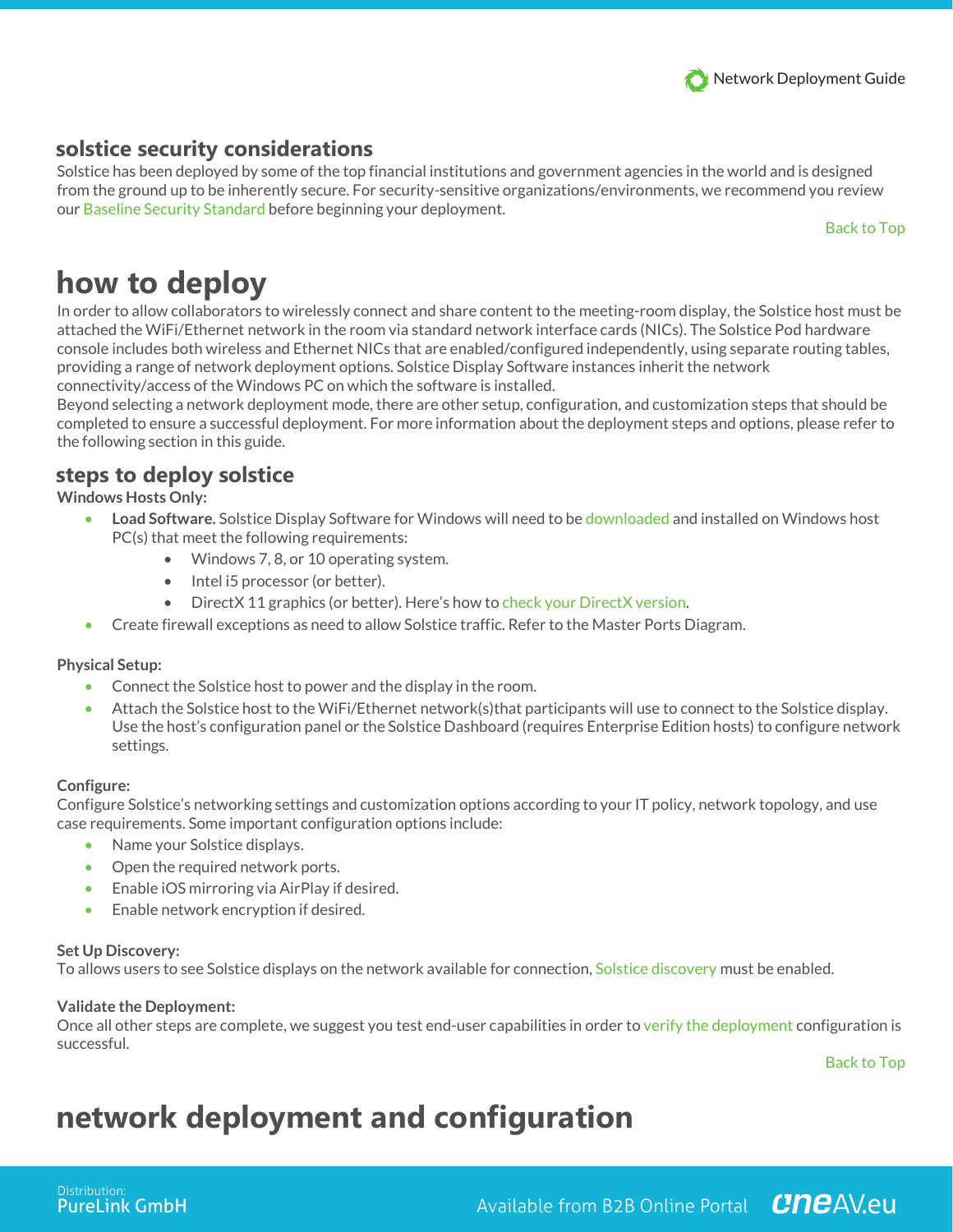

Your Solstice hosts should be attached to the WiFi/Ethernet networks that meeting participants will use to access your Solstice displays. Solstice can be deployed in a range of network modes based on the network capabilities of the Solstice hosts and configured to meet requirement of your IT security policy and network topology.

#### **access and configure network settings**

Network settings can be accessed and configured under the 'Network' tab of the or via the (requires Solstice hosts to have Enterprise Edition licenses).

### **solstice pod network options**

- **Ethernet Port.** The Pod's Ethernet port allows the unit to be plugged directly into an existing network jack in the room. It is best practice to connect the Pod via Ethernet to the primary network.
- **Wireless Network Card.** The Pod's wireless network card allows the unit to be attached to an existing network as a wireless client. This is valuable when there is no Ethernet jack in the room or when the Pod is deployed in dualnetwork mode to provide secure access/collaboration for users across primary and guest networks.
- **Wireless Access Point (WAP) Capability.** The Pod's wireless network card can also be configured to act as a wireless access point, creating a wireless collaboration hotspot. When deployed in WAP mode, users can connect to the Pod's SSID, which will be visible on the display. The hotspot network can be password protected or left open. For performance reasons, Mersive does not recommend use of WAP mode when more than 2-3 people need to connect and share content at a time.

### **solstice display software network options**

Solstice Display Software instances inherit the network connectivity/access of the Windows PC on which the software is installed. This can provide access to single or multiple networks depending on the network capabilities and access of the Windows host PC.

### **example deployment topology: pod dual-network mode**

The Solstice Pod's dual-network mode is a popular deployment configuration that provides supports for secure collaboration among users on segregated primary and guest networks. In this mode, the Pod is attached via Ethernet to the primary network and wirelessly to the guest network. Since the two network cards use separate routing tables, no traffic passes between the two networks.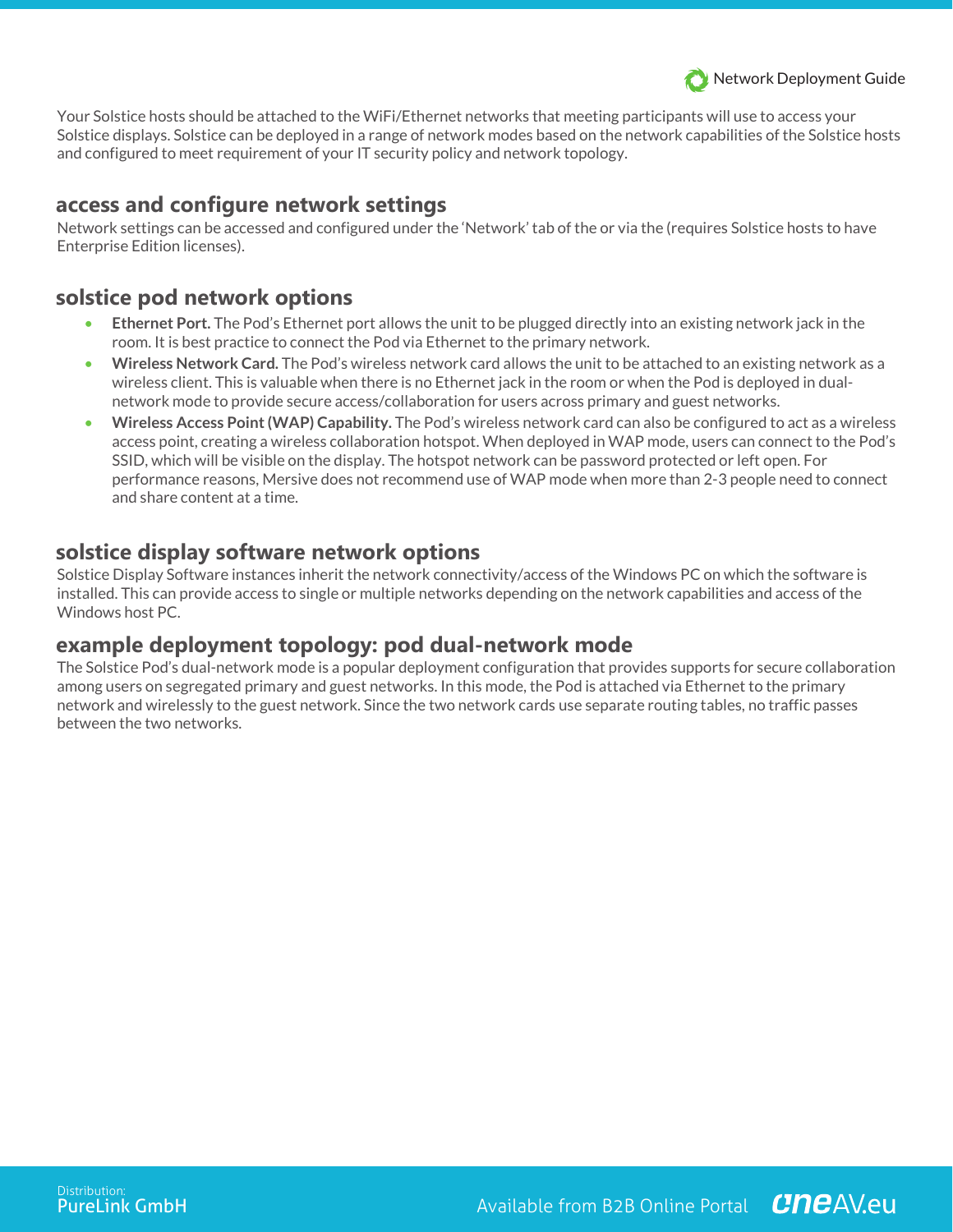Network Deployment Guide



#### **name your solstice displays**

In addition to configuring your network settings, you should also give your Solstice displays intuitive names via the hosts' configuration panels or the Solstice Dashboard (requires Enterprise Edition hosts). Solstice displays are usually named based on their room/location. Additional customization options and other settings can be configured as well. For full details, refer to the Pod Guide, Software Guide, and Dashboard Guide.

#### **open network ports – master solstice ports diagram**

Solstice uses all TCP/IP standard network traffic to communicate across all the required and optional components of the Solstice system. Network ports/routes must be open for Solstice to work correctly. The full list of Solstice network ports used can be found in the diagram below.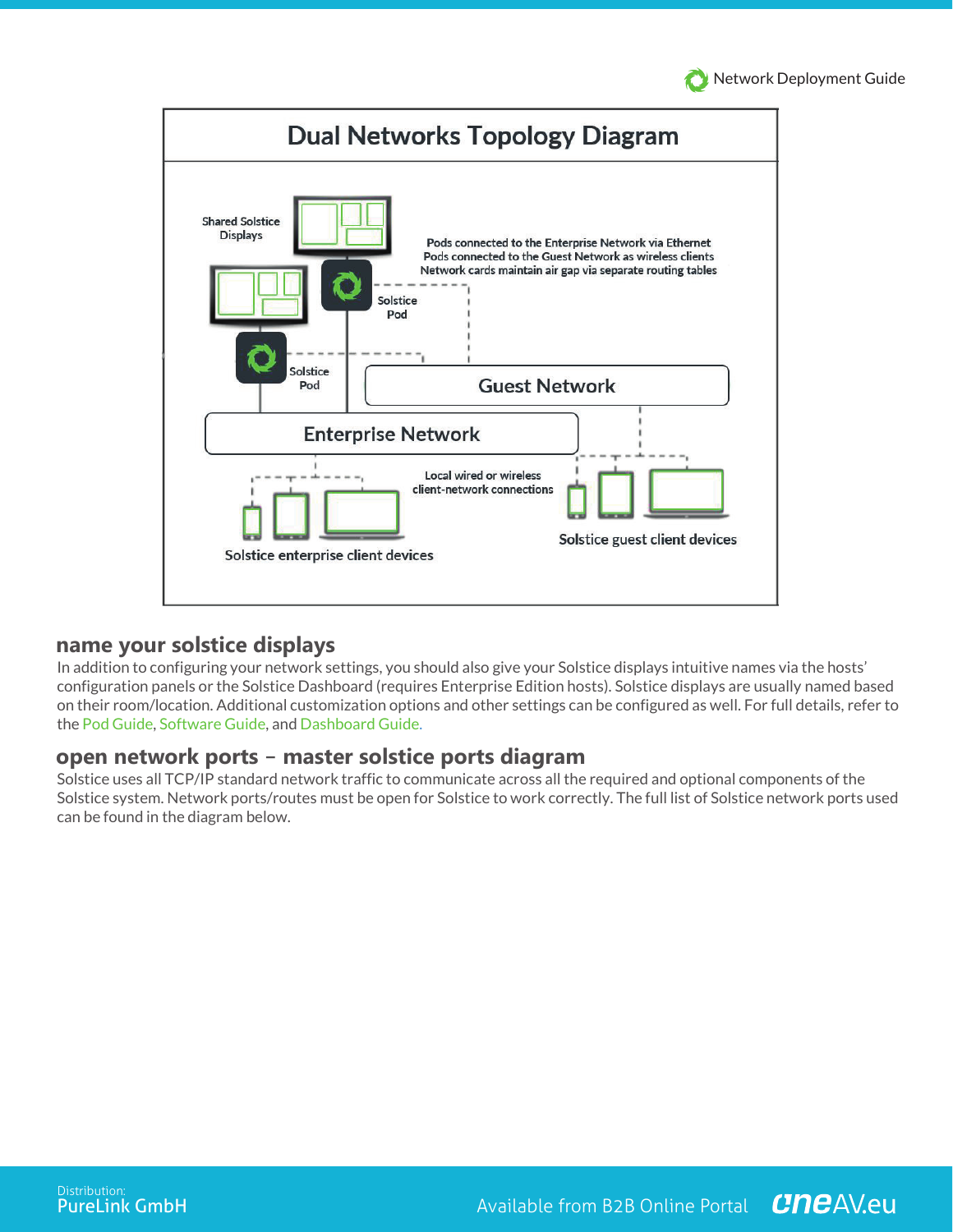



\*\*\*\*Inbound AirPlay® traffic to the Solstice Host should be allowed on TCP 6000-7000, 7100, 47000, and 47010, as well as UDP 6000-7000 and 7011. AirPlay ® traffic inbound to the Solstice client devices on TCP 7001 should also be allowed.

- **TCP ports 53100, 53101, and 53102** are used by default for basic communications between the Solstice host and both end user devices and the Solstice Dashboard. Three sequential ports are required, but the base port (53100 by default) may be changed on a per-host basis through the display's configuration panel or the Dashboard.
- **UDP port 55001** is used for display discovery if broadcast discovery mode is enabled.
- **UDP port 123** is used to communicate with an NTP server.
- **TCP ports 53200, 53201, and 53202 a**re used by the Solstice host and end user devices to communicate the Solstice Discovery Service (SDS) host if SDS discovery mode is enabled.
- **UDP port 5353** is required for iOS mirroring via the Bonjour protocol. It is not required when using the Solstice Bonjour Proxy.
- **TCP ports 6000-7000, 7001, 47000, and 47010** should allow inbound AirPlay® traffic to the Solstice host.
- **UDP ports 6000-7000 and 7011** should allow inbound AirPlay® traffic to the Solstice host.
- **TCP port 7001** should allow inbound AirPlay® traffic
- **TCP ports 80 and 443** are used if the Solstice host is allowed to connect to the internet for license activation and software upgrades.
- **TCP ports 80 and 443** are used by the OpenControl API to interface with 3<sup>rd</sup> party systems.

#### Back to Top

#### **enabling ios mirroring on your network**

The Solstice Pod supports mirroring for iOS devices with AirPlay® functionality (iOS 6 and higher). Mirroring is achieved through the device's native AirPlay® feature. You can allow iOS users to mirror their devices to the Solstice Display with some network configuration.

There are two network setup options that will enable mirroring with AirPlay® on the network. For networks that allow UDP multicast traffic and Apple's Bonjour protocol, mirroring should be accomplished using Setup 1 below. For networks that do not allow UDP multicast traffic and/or Apple's Bonjour protocol, follow the steps for Setup 2 below.

Option 1 // Enable iOS mirroring with Bonjour®

- **The Bonjour® protocol is required**. Bonjour® is a multi-cast protocol developed by Apple for device discovery.\* Bonjour® is packaged with the Solstice Pod, so no separate Bonjour® install is required.
- **Create network firewall/antivirus exceptions for Bonjour® traffic as needed.** Network firewall and antivirus system exceptions must be created to allow Bonjour® traffic through to the Solstice Pod.\*\*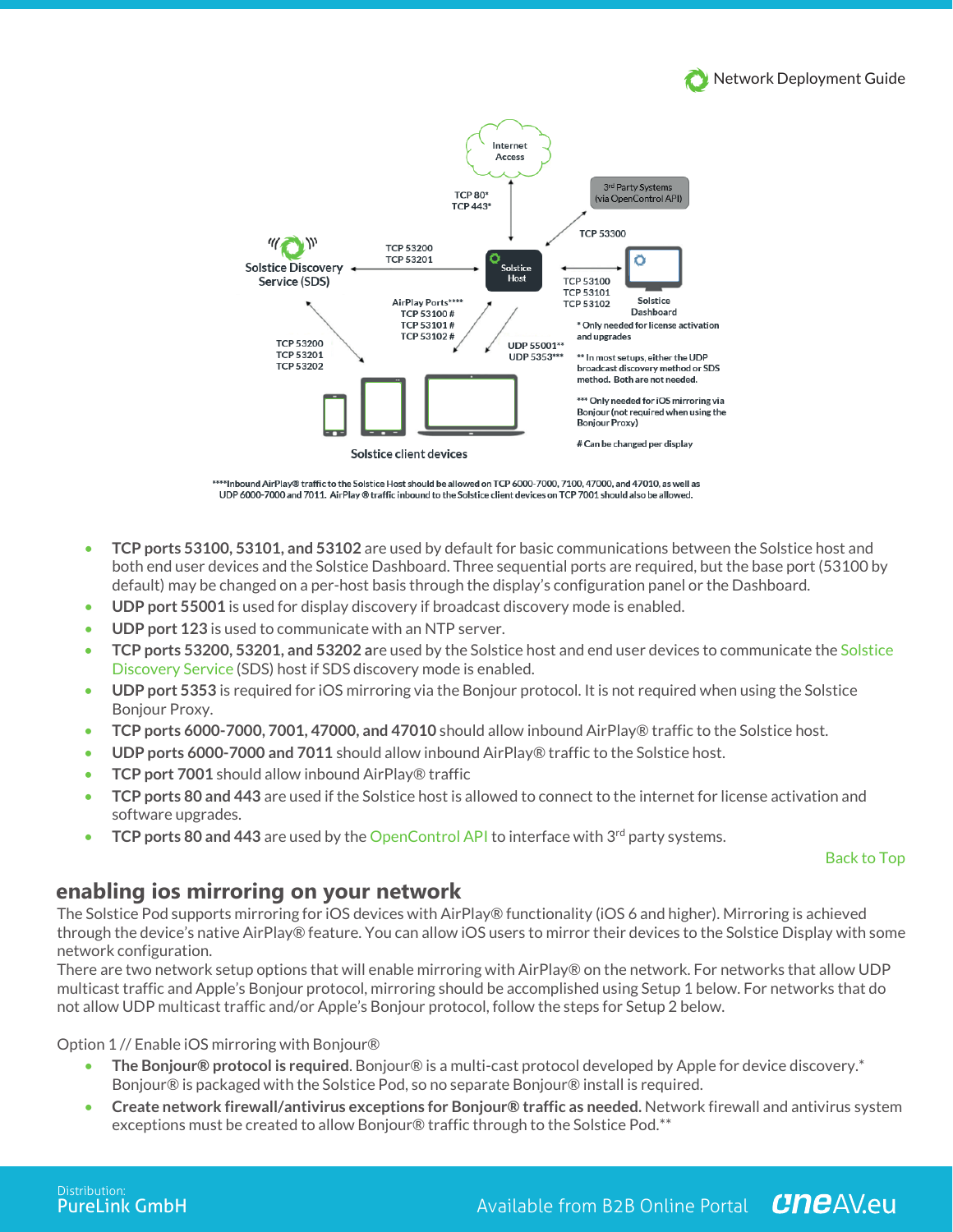\* Bonjour®, as a multicast technology, uses broadcast packets across the network. Bonjour® packets typically will not cross subnets or VLANs.

\*\* The multicast port Bonjour® uses is UDP 5353. There are several wireless technologies designed to minimize network impact of traffic from multicast technologies like Bonjour®, including Aruba Airgroup, Cisco Bonjour Gateway, etc. Refer to the specific manufacturers for more information.

Option 2 // Enable iOS mirroring when Bonjour® and/or multicast traffic is not allowed

• **Enable AirPlay® Proxy Discovery.** The 'Enable AirPlay Proxy Discovery' feature should be enabled in the Solstice Configuration Panel or Solstice Dashboard for Enterprise Edition.



• **Create network firewall/antivirus exceptions and open network ports to allow AirPlay® traffic.** In order to enable iOS mirroring, AirPlay® traffic must be allowed on the network – by opening the network ports required for AirPlay® protocols – as well as through any network firewalls and/or antivirus systems – by creating exceptions.\*\*\*

\*\*\*Inbound AirPlay® traffic to the Solstice Pod should be allowed on TCP 6000-7000, 7100, 47000, and 47010, as well as UDP 6000-7000 and 7011. AirPlay® traffic inbound to the Solstice client devices on TCP 7001 should also be allowed. Not all deployments and configurations will require all of these ports/routes to be open. If you need assistance or have questions about setting up iOS mirroring, please contact Mersive Support.

#### **enabling solstice multi-room**

Solstice Multi-Room allows users in up-to four locations on the enterprise network to connect and share content collaboratively. There are only a few requirements to enable Solstice Multi-Room on your network:

- Each participating room/location must be equipped with an Enterprise Edition Solstice host
- Hosts must have the same base ports configured and network routes must exist between them
- Solstice display discovery must be setup on the network (see next section).

For more information about Solstice Multi-Room, please see the Multi-Room User Guide.

Back to Top

## **set up display discovery**

'Display discovery' refers to the ability for a user with network access to 'discover' what Solstice displays are available for connection on the Solstice app on their user device. There are several options for enabling display discovery, and your choice will depend on how each Solstice host is deployed, how your network routes traffic, and which ports are available. Although discovery may require some initial configuration, it provides your users with an intuitive and simple method of connecting to displays as they move throughout the enterprise and enables the use of Solstice Multi-Room**, which will not work** if display discovery is not enabled/configured.

#### **solstice discovery service (sds)recommended method**

Solstice Discovery Service (SDS) is a light-weight network application for display discovery, enabling client devices on the network to 'see' the Solstice displays available for connection even if broadcast UDP packets are not allowed on the network. SDS provides users the easiest method for display discovery and requires only a simple, one-time setup on the network side. If the SDS location is set on your displays, when users launch their client from a browser window, that client will also have the SDS location set. This means that once a user gets a client on your network it will now be able to display a list of all displays on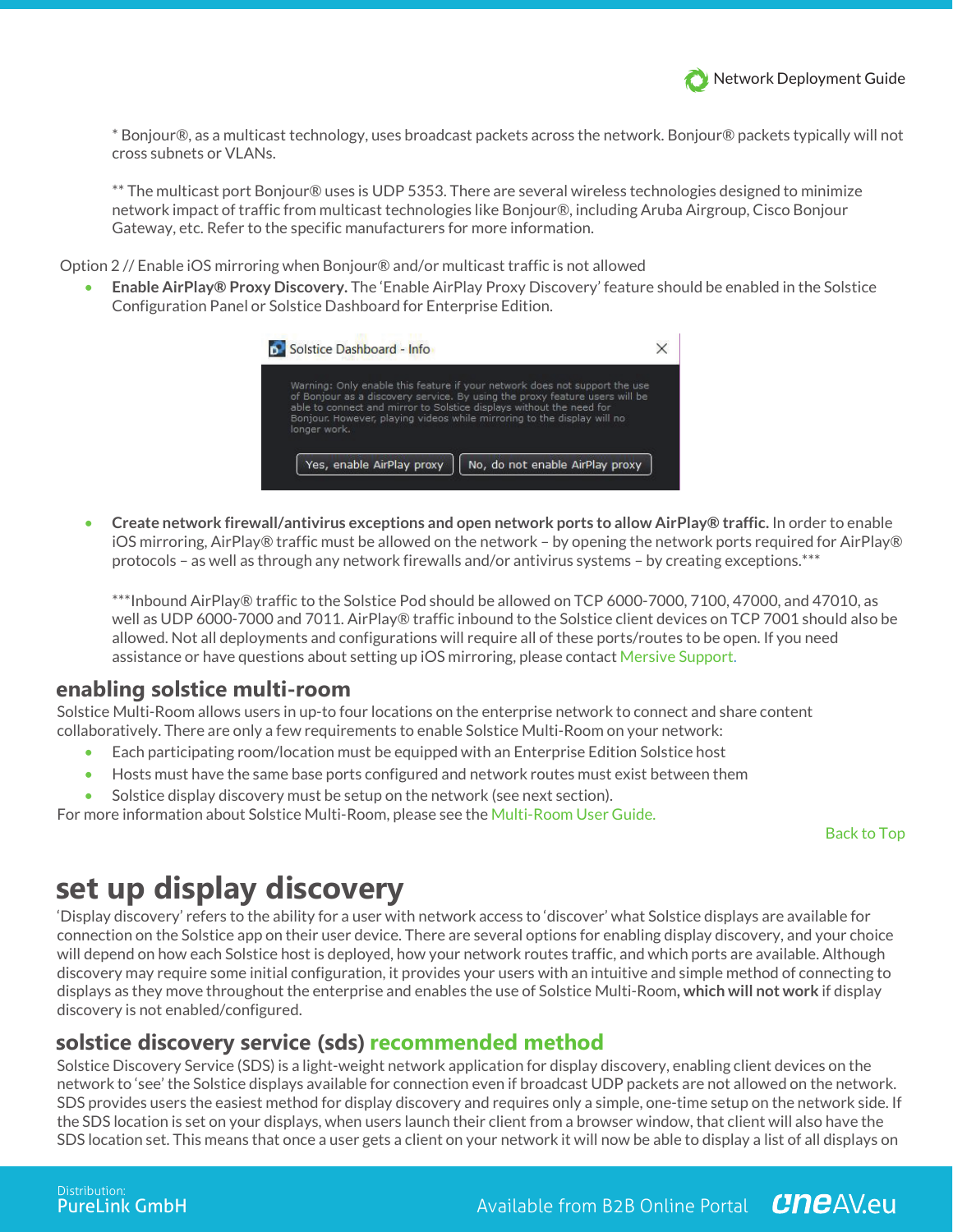

the network for connection.

**Recommended for:** Networks that do not allow UDP broadcast and networks that include switches or multiple subnets. **How to Set Up:** Follow the instructions in the SDS Guide.

NOTE: Solstice Discovery Service for display discovery will not function across both networks when using dual NICs in a Solstice host PC running Solstice Software.

### **universal sds override with a dns entry**

The basic SDS method requires configuration of the host PC's IP address. To avoid configuring the IP address and let users see available displays without entering any information into their client, you can add a DNS entry to resolve the SDS host IP address to its URL.

**Recommended for:** Networks with switches and/or multiple subnets. Solstice collaborators with different network access. Users are not required to enter an IP address to connect.

**How to Set Up:** Follow the instructions in the SDS Guide.

### **broadcast discovery**

Solstice can utilize UDP broadcast packets to automatically populate client devices with a list of Solstice displays on the network to connect to. Broadcast discovery is enabled by default when the Solstice Pod is deployed off-network in WAP mode.

**Recommended for:** Dedicated network configurations and small single network configurations that do not use a switch. Users will not be required to enter an IP address to connect.

**How to Set Up:** Enable UDP broadcast discovery for the Solstice display by checking the 'Broadcast display name on network' box. This option is available under 'Display' in a Pod's configuration panel, and in the Dashboard for any Enterprise host.

#### **no discovery (not recommended)**

Even with no discovery method configured, users will not be able to see and click-to-connect to Solstice displays, nor will the deployment support the Multi-Room capability. However, users can still connect to Solstice displays on the network by entering the display's IP address into the connect screen of the client device. How to Set Up:

- 1. Disable UDP broadcast for the Solstice display by unchecking the 'Broadcast display name on network' box. This option is available under 'Display' in a Pod's configuration panel, and in the Dashboard for any Enterprise host.
- 2. Show the host's IP address on the display so users can type it into a browser to connect. This option is available under 'Display' in a Pod's configuration panel, and in the Dashboard for any Enterprise host. With no other discovery method in place, we highly recommend displaying the IP address on both the main screen and in the presence bar. If you do not display the IP address on a display without other discovery methods, you must give users the IP address some other way for anyone to be able to use the display. Consider listing all instance IP addresses in a DNS server so that the DNS name (not the IP address) will display in the startup instructions.

Back to Top

## **validate your deployment**

- 1. **Connect Devices to Network**. Any end user devices you will be using to verify the deployment must be connected to (one of) the same network(s) as the Solstice host. This may mean a Pod's WAP, an enterprise network, or a guest network.
- 2. **Connect a PC-Based Client using a Web Browser.** Open a browser on a Windows or OSX laptop and enter the IP address shown on the welcome screen of a Solstice display. You should see a 'Connect' button. Once clicked, the client application should download. When launched it should automatically connect to the Solstice display.
- 3. **Verify** Disconnect from the Solstice display in the Solstice client application. The discovery panel should appear with a list of Solstice displays available for connection. You can click 'clear' to remove displays from your Most Recently Used list.
- 4. **Test Desktop Sharing of Business Applications.** Connect to a Solstice display and share the desktop of your client device in the Solstice client interface. Move windows and content on the client desktop. Open documents and PowerPoint decks. You should see that your desktop is updated live on the Solstice display, and that transitions between slides and changes to documents are immediately visible on the display.
- 5. **Test Desktop Share with Video**. (Skip if only using a Pod's WAP that does not have Internet access). Open a browser

Available from B2B Online Portal CneAV.eu